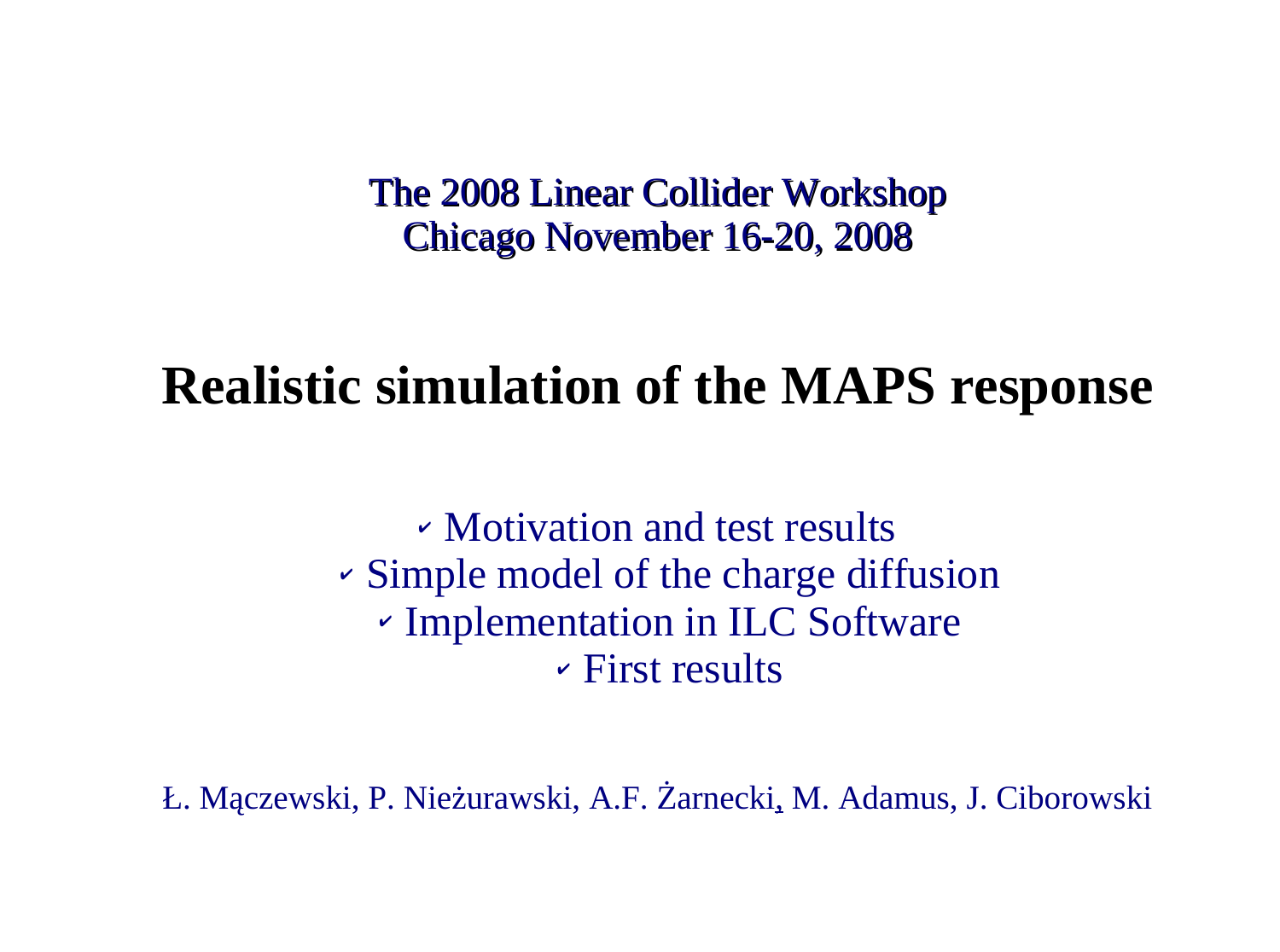# *Introduction*

- Measurements with 6 GeV electrons for different particles incident angles  $\theta \in (0^{\circ}, 80^{\circ})$ (DESY test beam facility)
- Tested detectors (MAPS): ۰
	- MIMOSA- $5 17$  µm pixel pitch
	- MIMOSA-18  $-$  10  $\mu$ m pixel pitch
- Studies of
	- Cluster shapes
	- Single point resolution
	- **Occupancy**



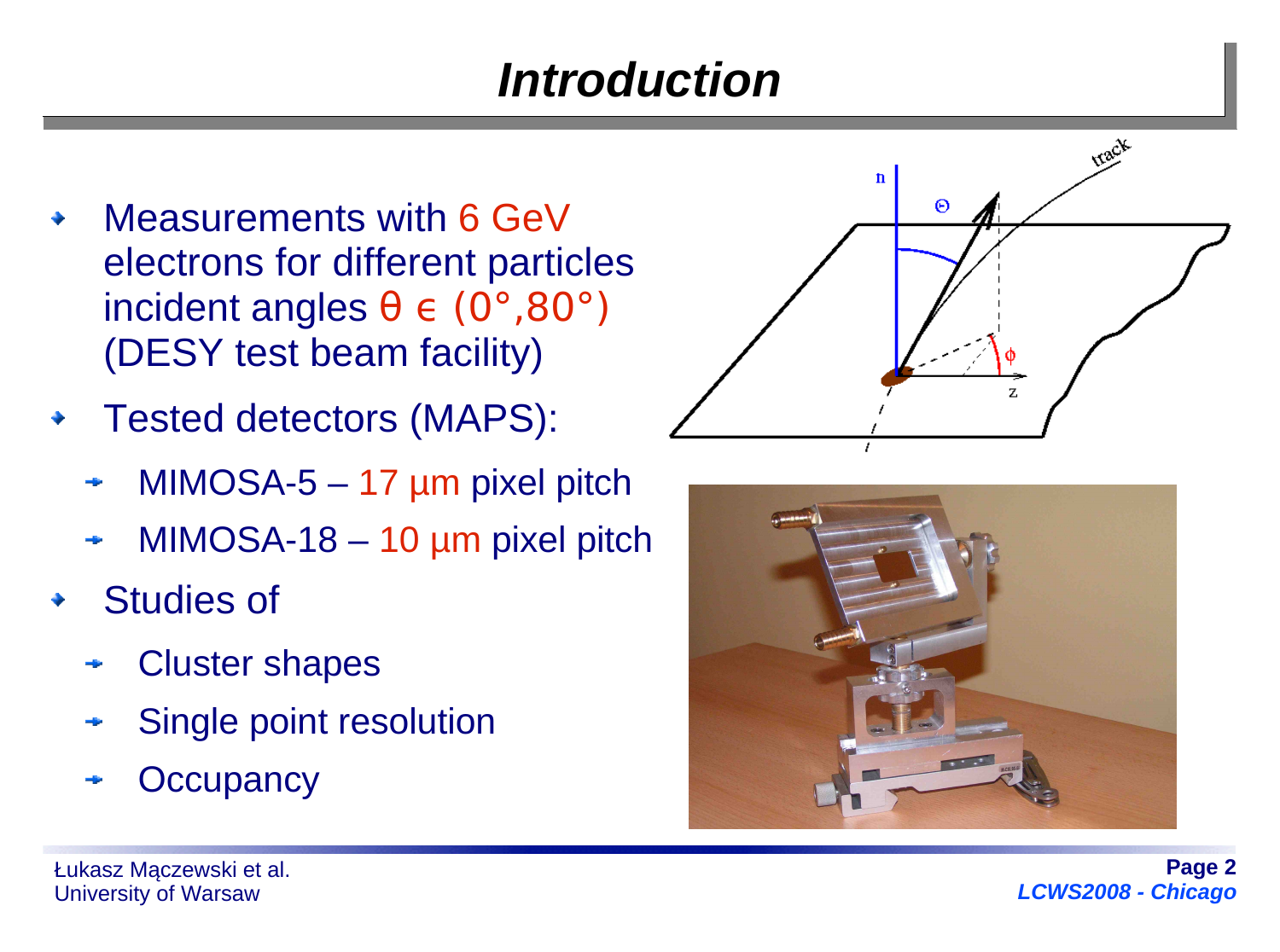#### *Mean cluster shapes - measurements*



Łukasz Mączewski et al. University of Warsaw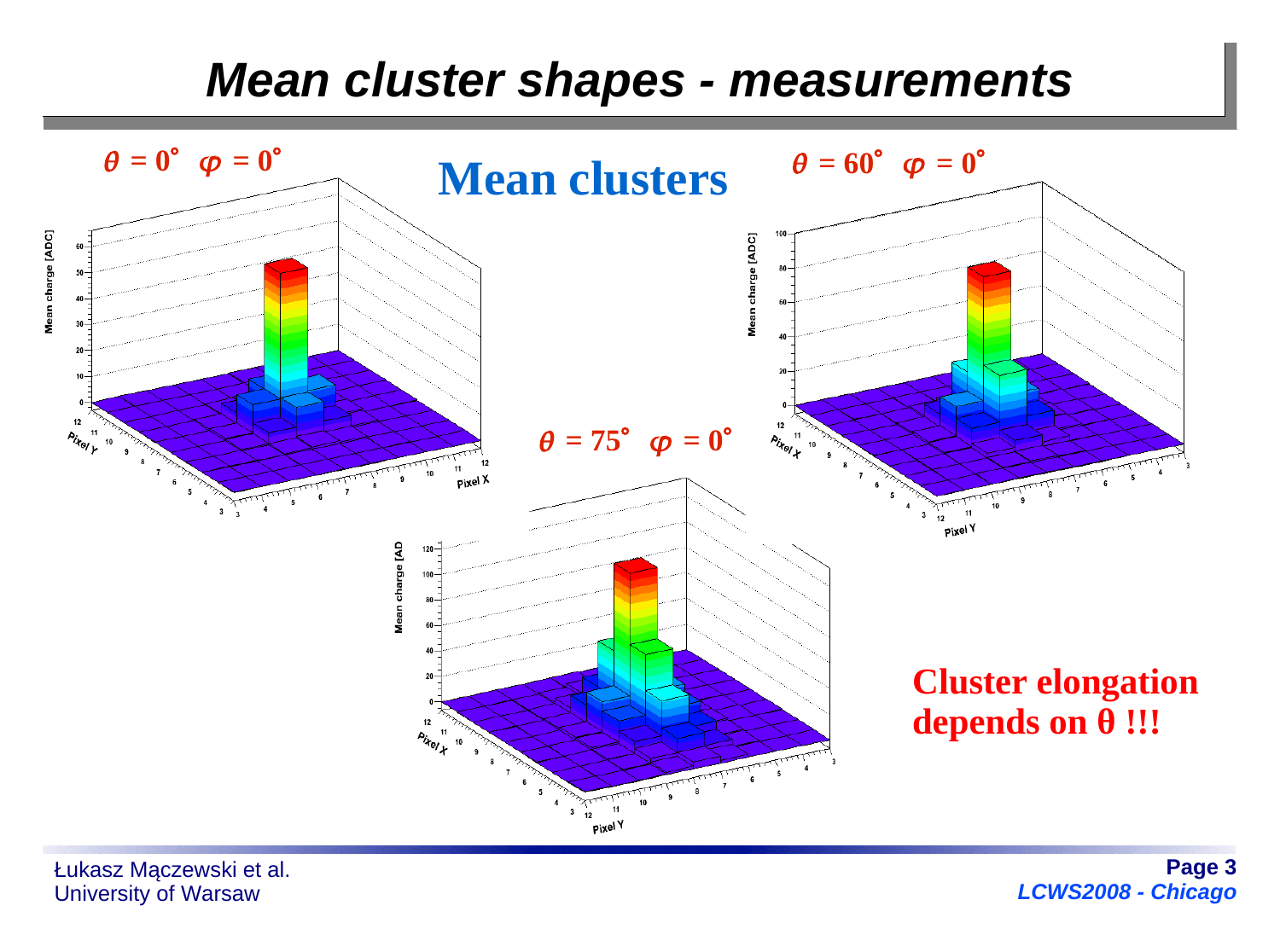# *Deterioration of the single point resolution*

- With our setup at DESY 6 GeV electron beam it was very difficult to determine the single point resolution
- Obtained results are dominated by the MVD silicon strip telescope
	- $\sigma$ <sub>MIMOSA-5</sub>∼ 1.5 μm (CERN)
	- $σ<sub>MVD</sub>$  ~ 9.0 μm
- Single point resolution deteriorates with the increasing  $θ$  – need to be taken into account in simulations

#### MIMOSA-5



Position reconstructed for **3x3** cluster using cluster centre of gravity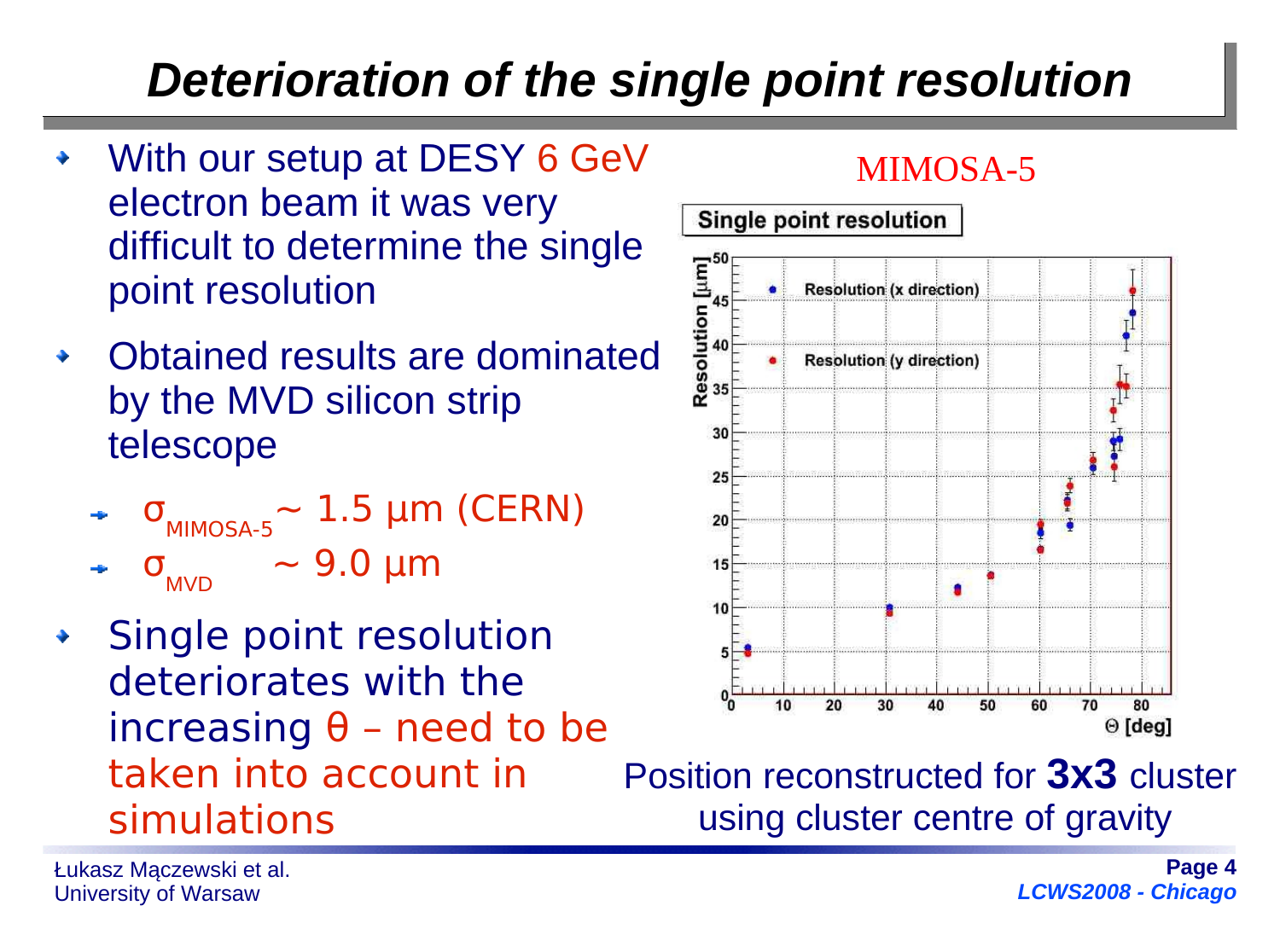# *Number of pixels involved in the charge collection*

- The number of signal pixels  $\ddot{\bullet}$ (S/N > 3) increases with the incident angle θ
- This has to be taken into account in clustering to preserve resolution
- Also important for estimates of the detector occupancy
- Detailed modelling of the pixel detector response is crucial for VXD performances studies



MIMOSA-5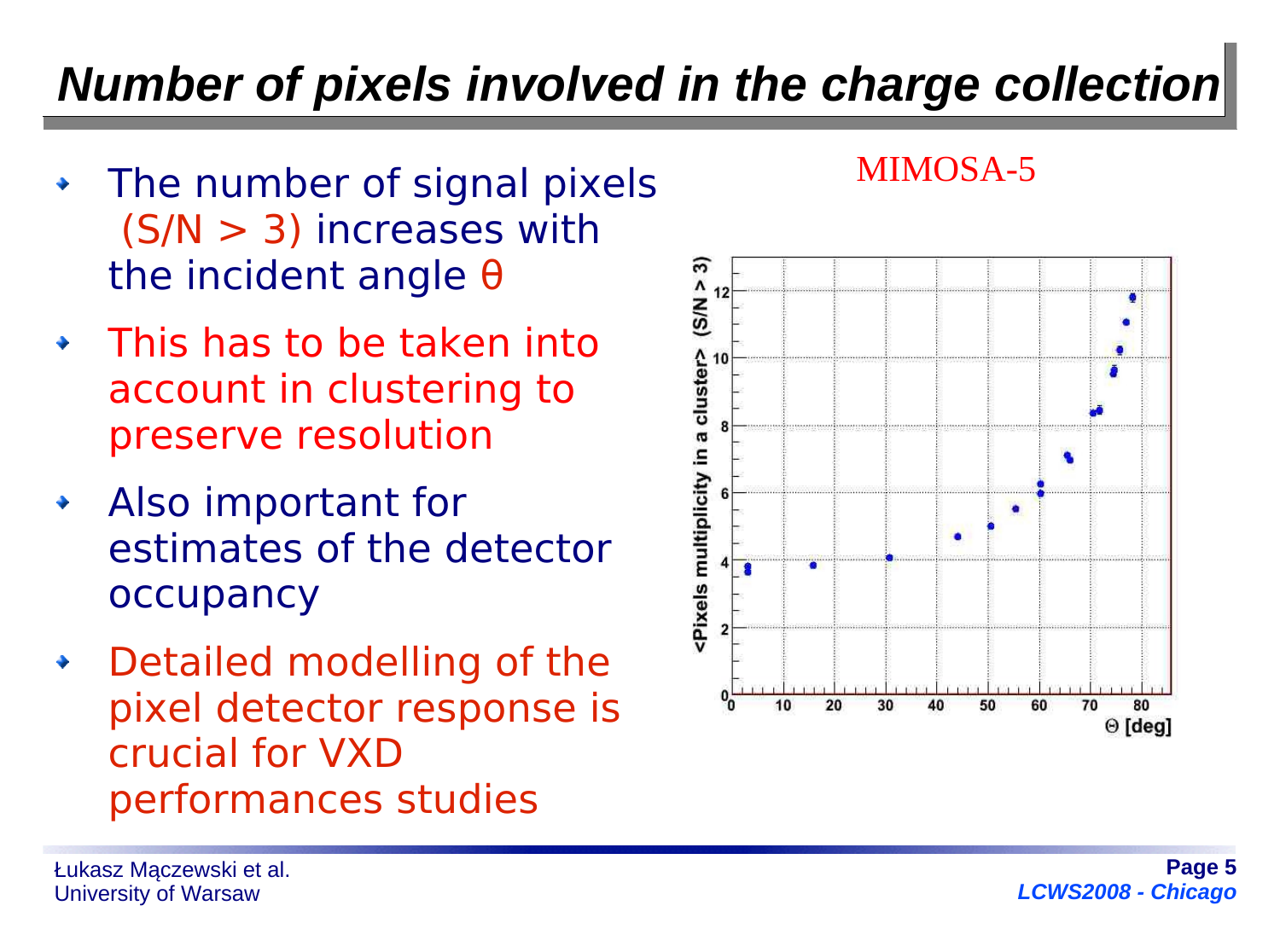## *A simple model of charge diffusion*



University of Warsaw

*LCWS2008 - Chicago*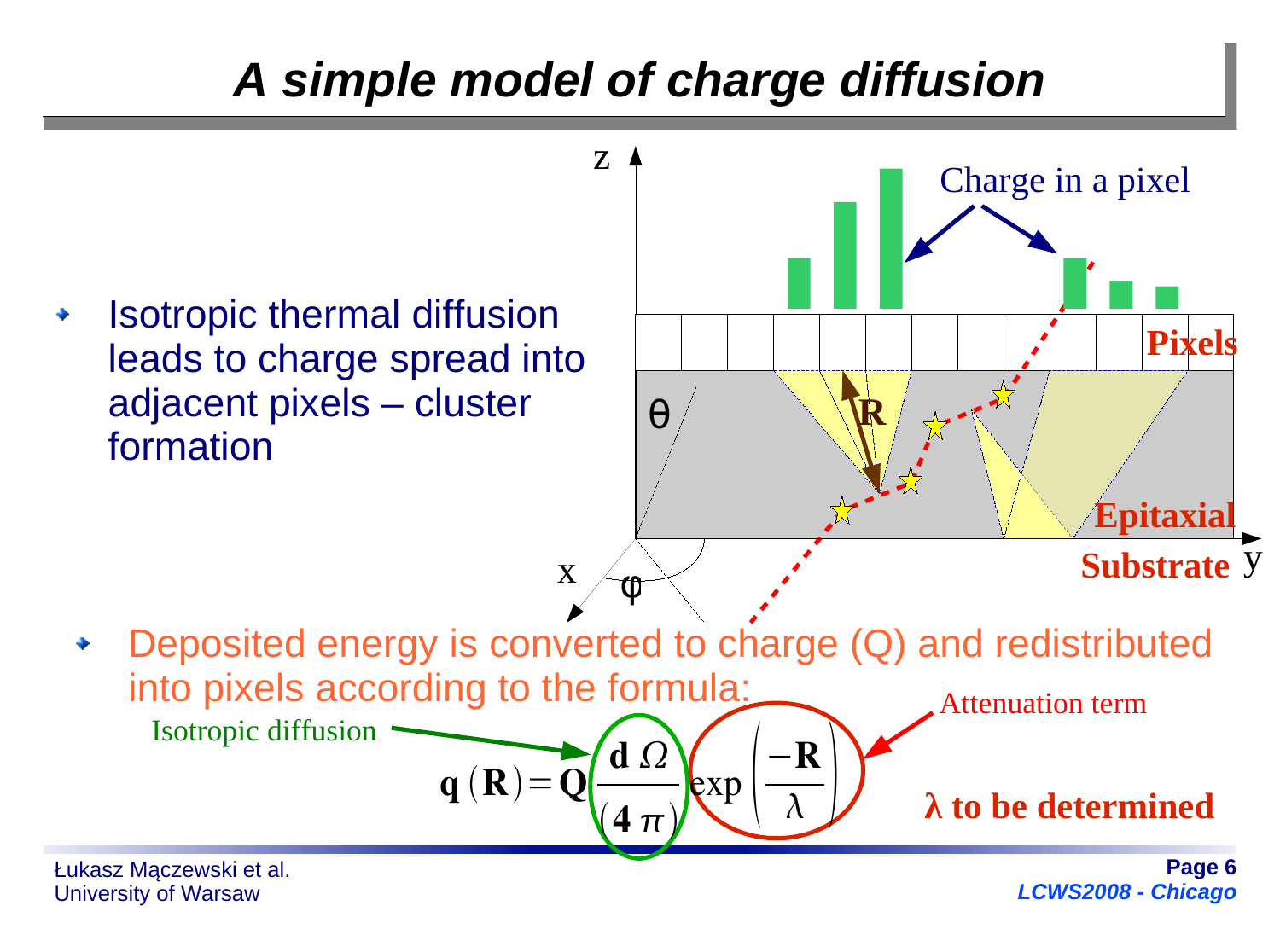# *A simple model of charge diffusion*

- Charge distribution depends on attenuation parameter λ
- Model also includes: ٠
	- Noise ۰



 $\alpha$  and  $\lambda$  to be determined from comparison Monte Carlo to data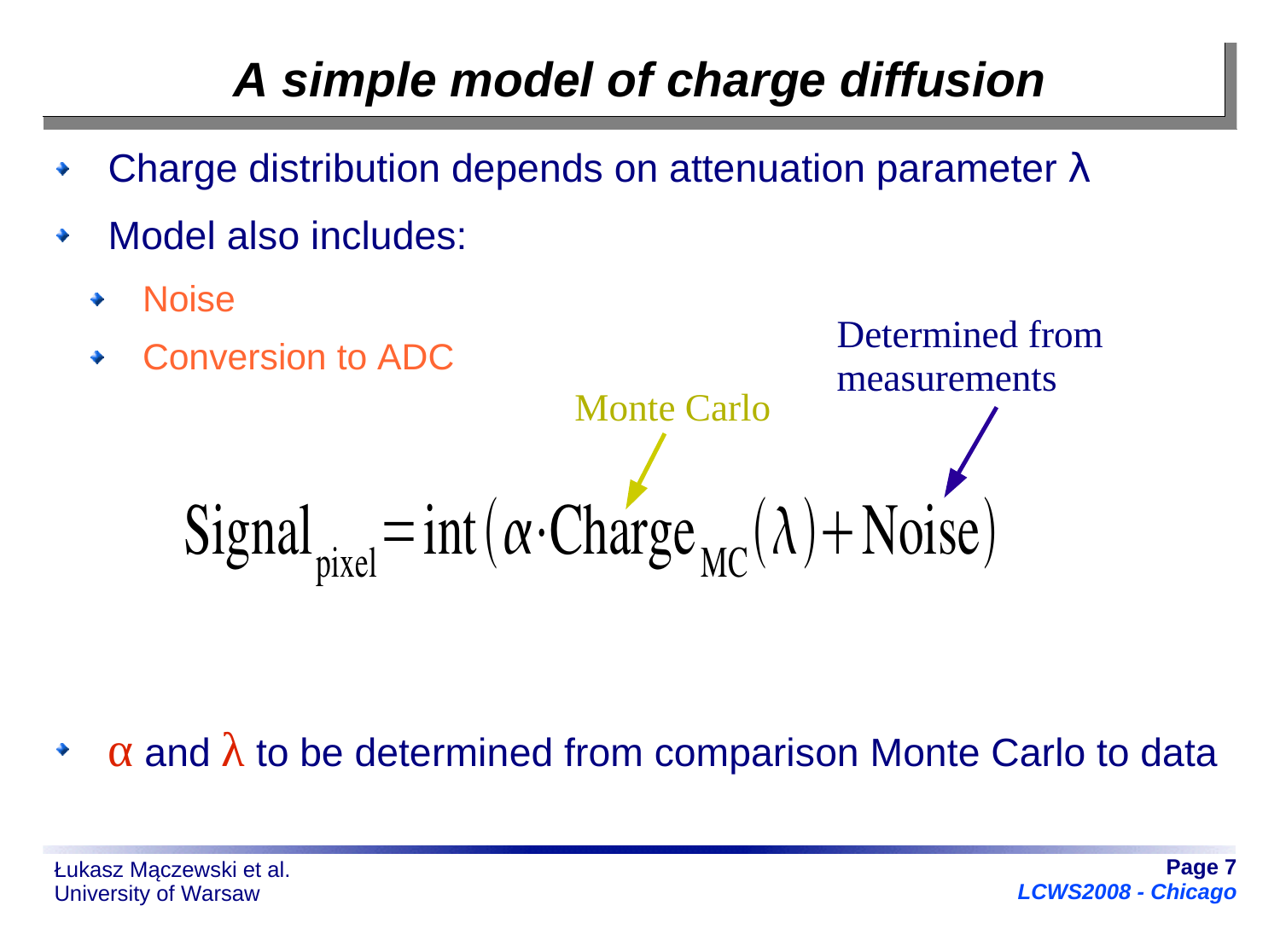### *Fitting*  $\lambda$  *for*  $\theta = 0^{\circ}$  *and*  $\theta = 75^{\circ}$



Very good agreement of the Monte Carlo and the Data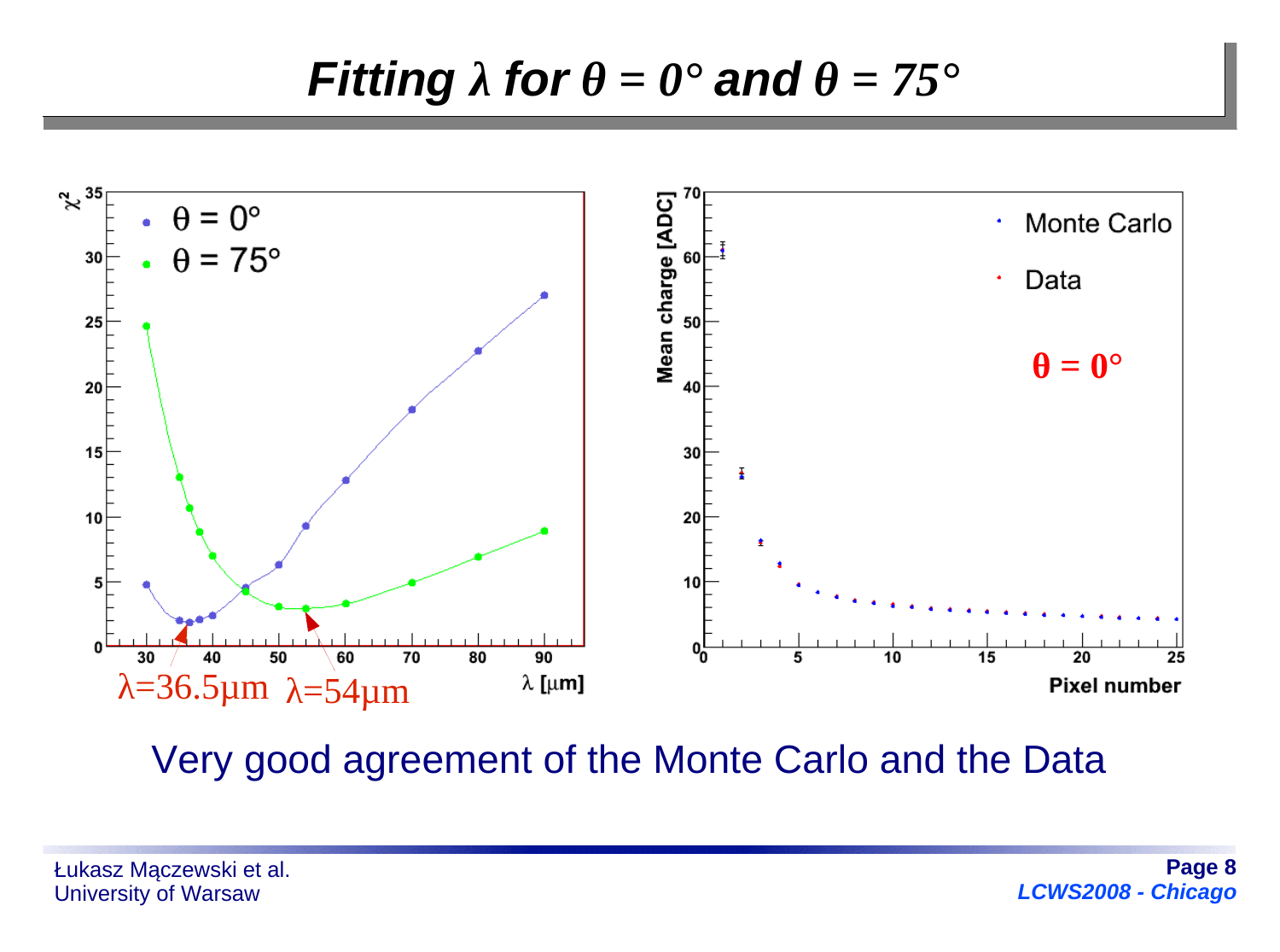### *Fitting*  $\lambda$  *for*  $\theta = 0^{\circ}$  *and*  $\theta = 75^{\circ}$



Very good agreement of the Monte Carlo and the Data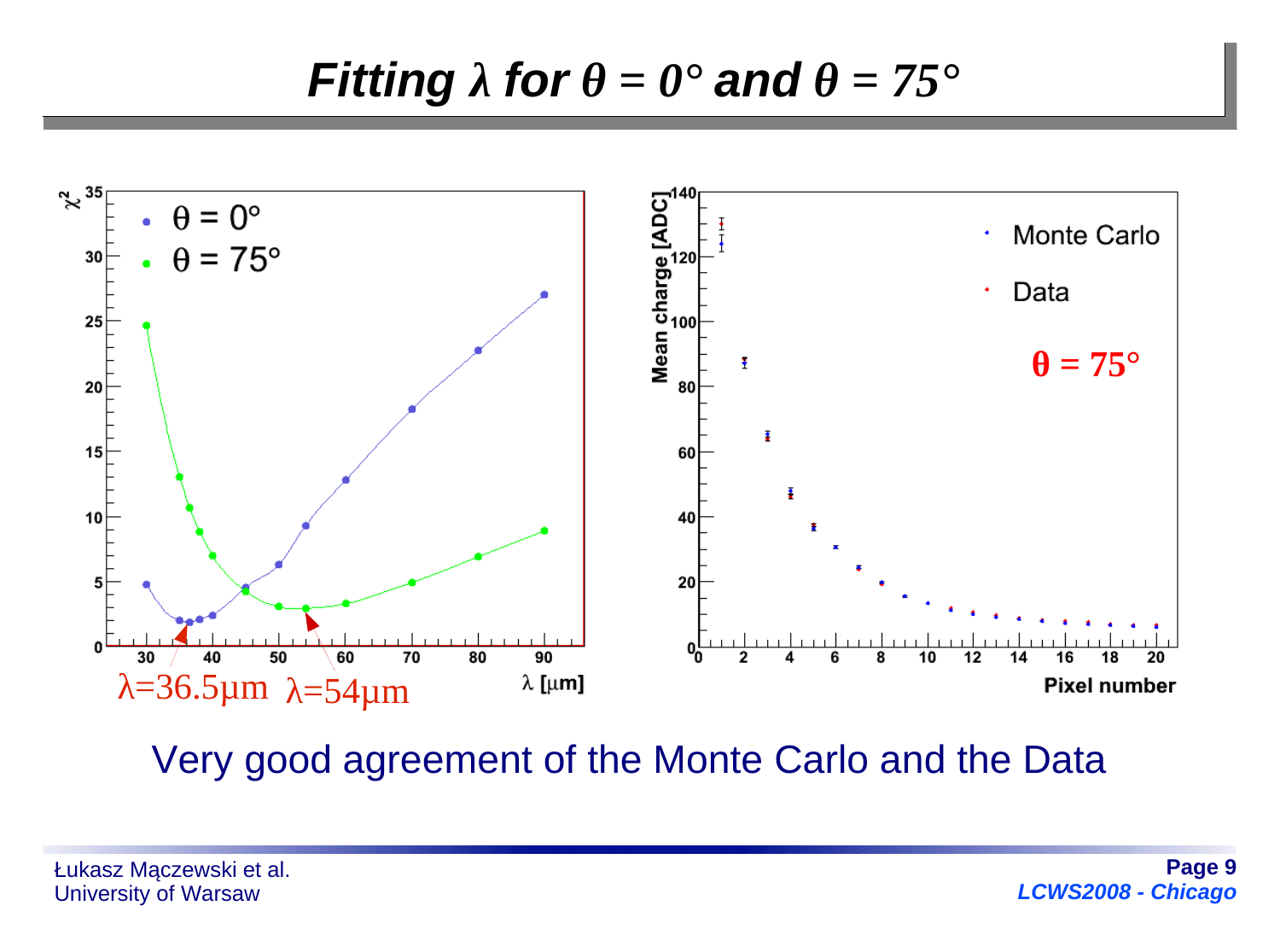Particles crossing at large angles can scatter inside the sensor

This is modelled in Geant

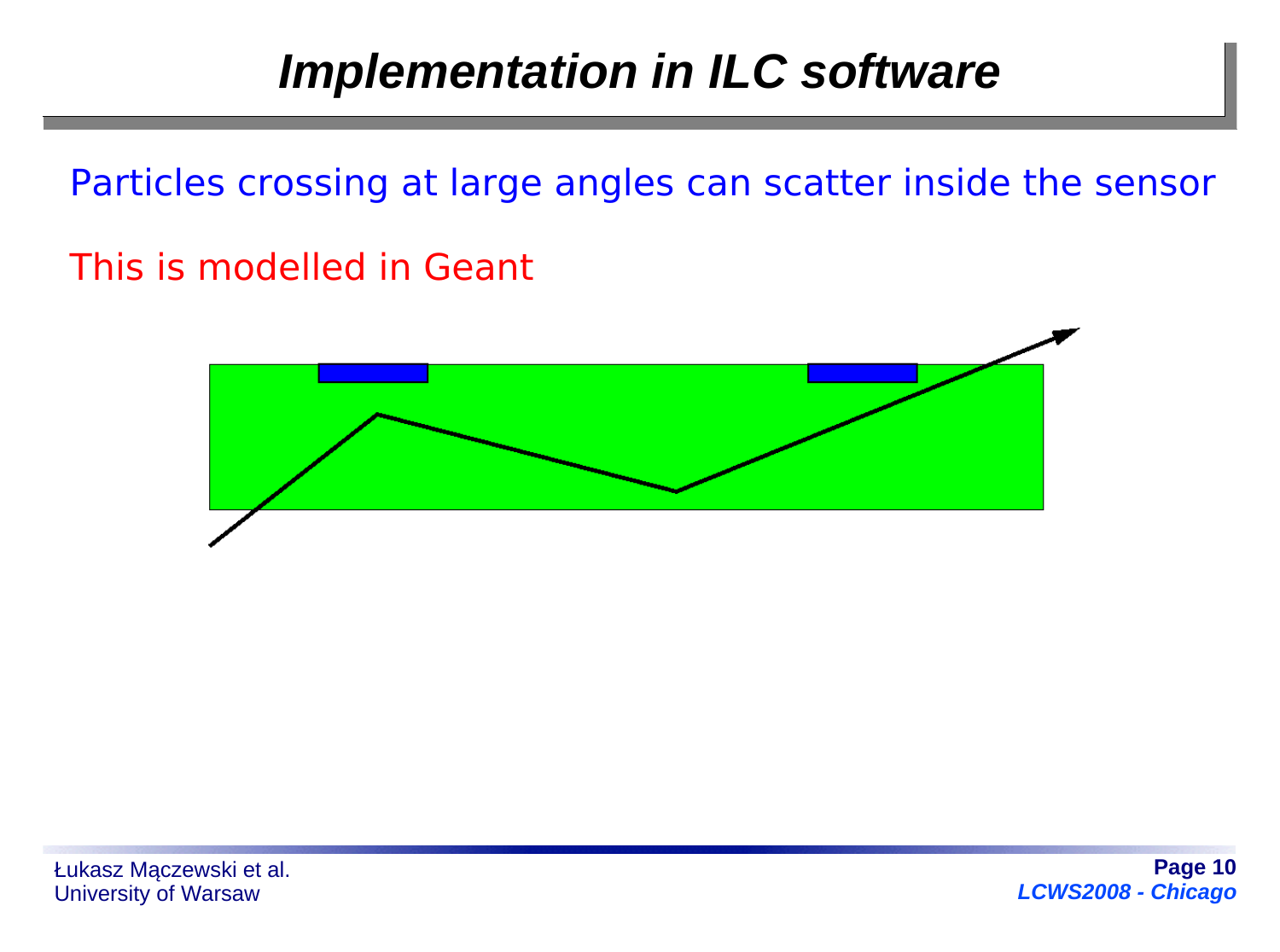

However, Mokka used to **add** all Geant steps and store only single hit per particle, with total energy deposit! (only additional hits due to secondary particles stored separately)

### This makes realistic simulation impossible !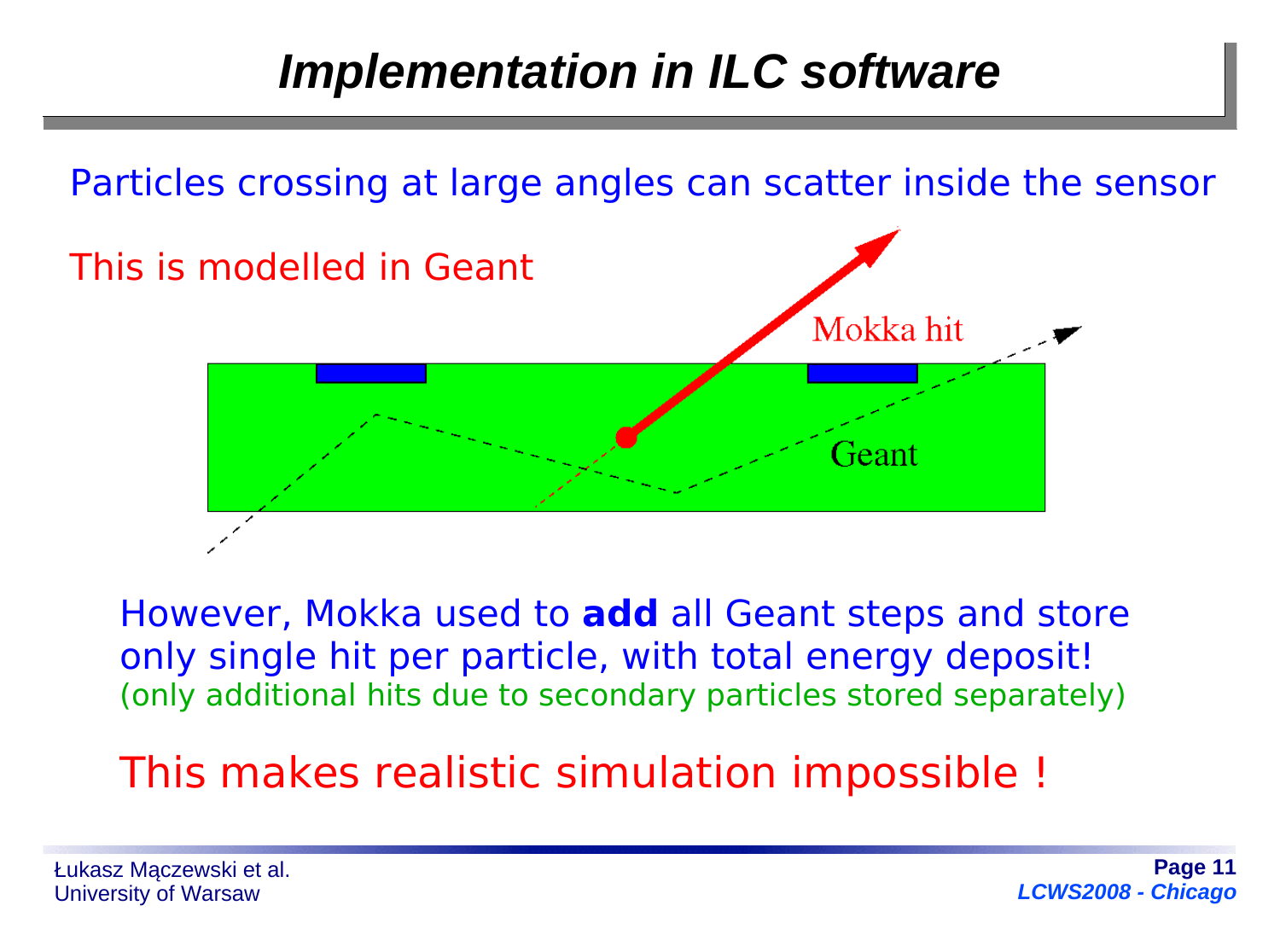Particles crossing at large angles can scatter inside the sensor



Dedicated option implemented in new Mokka release forces it to store separate Geant steps:

### /Mokka/init/detailedHitsStoring VXD

currently implemented for VXD only, but can be extended to other detectors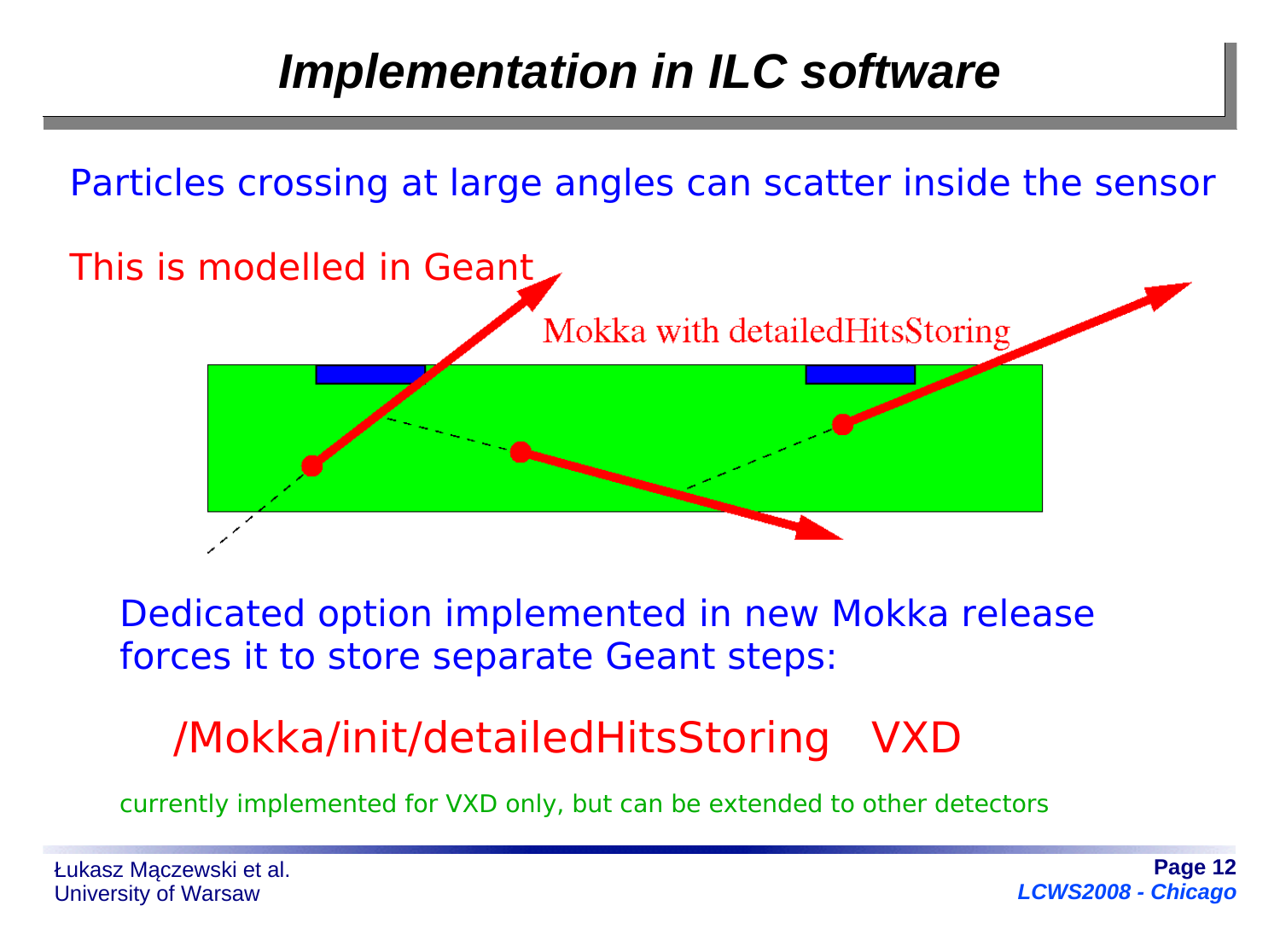### *Implementation in ILC software*

New option increases average number of hits per particle by about 25% (for high energy particles from IP)



Average number of hits in VXD for 100 GeV muon VXD03 setup (5 layers), muon at random angle from IP

Łukasz Mączewski et al. University of Warsaw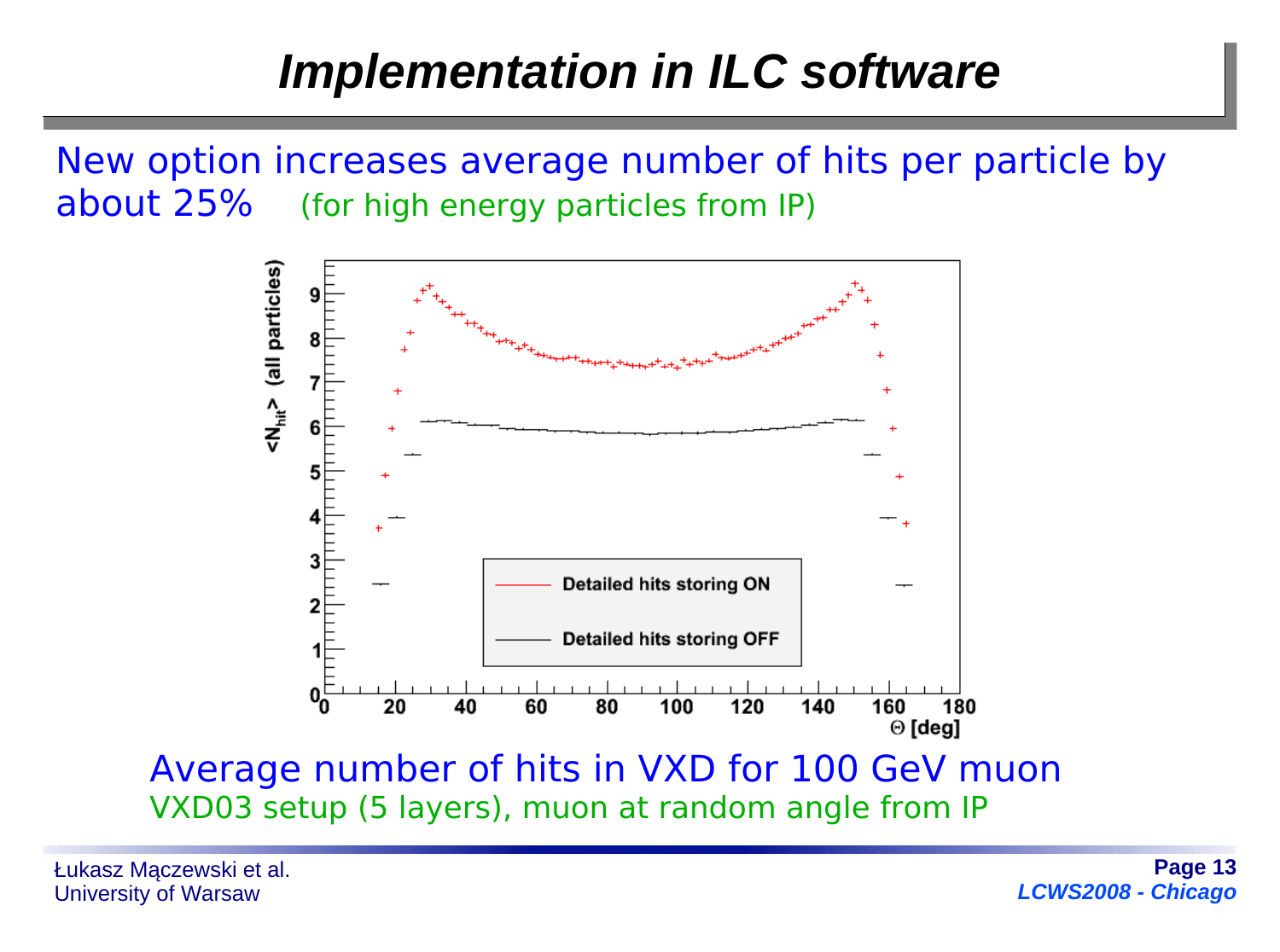## *Implementation in ILC software*

New option increases average number of hits per particle by about 25% (for high energy particles from IP)

Significantly suppresses hits with very large deposits (>10mip)



Energy deposit in single Geant step for 100 GeV muon VXD03 setup, muon at random angle from IP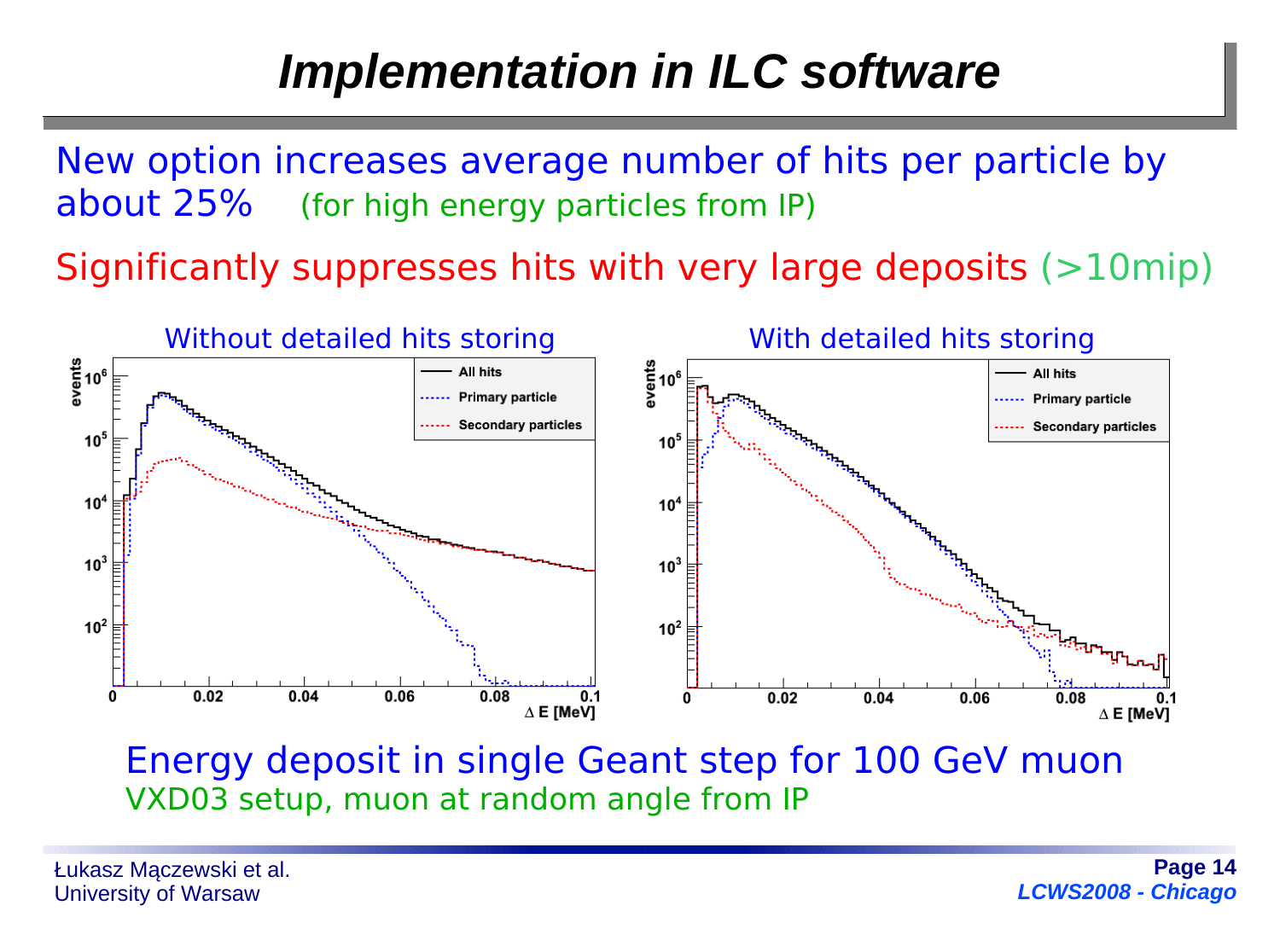#### New class for charge distribution calculations  **TDSPixelsChargeMap**

Deposit of Geant/Mokka hit is distributed in many steps along particle path.

Charge collected in each pixel is calculated by numerical integration of charge diffusion formula.

Integration results stored in a grid, so simulation is **very fast** (except for first  $\sim$ 100 hits)

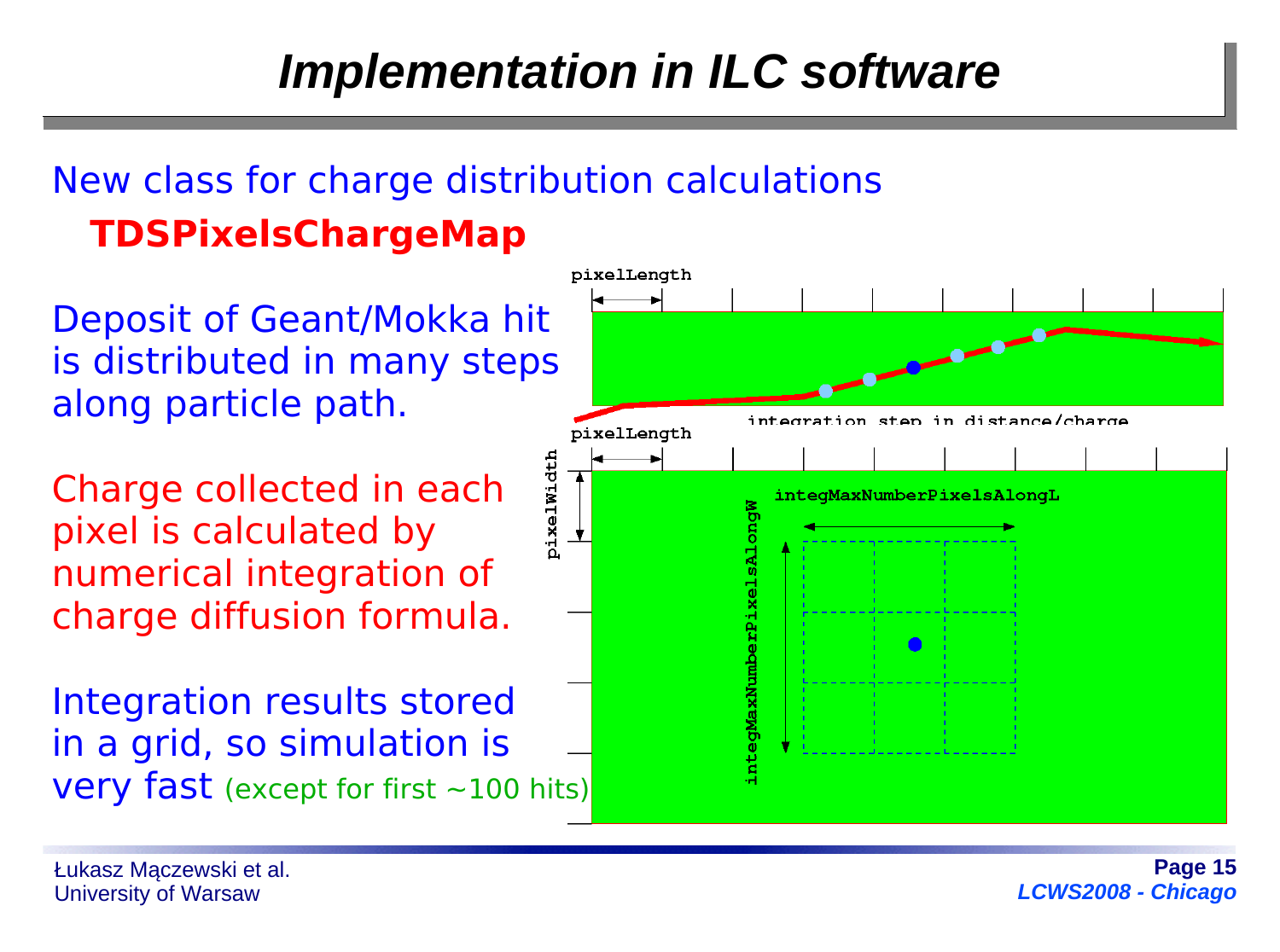### *First results*

#### Simulated cluster shape for particle crossing at θ~89°



All results **very preliminary**, for qualitative comparison only

Model parameters still to be tuned to the test data results

Łukasz Mączewski et al. University of Warsaw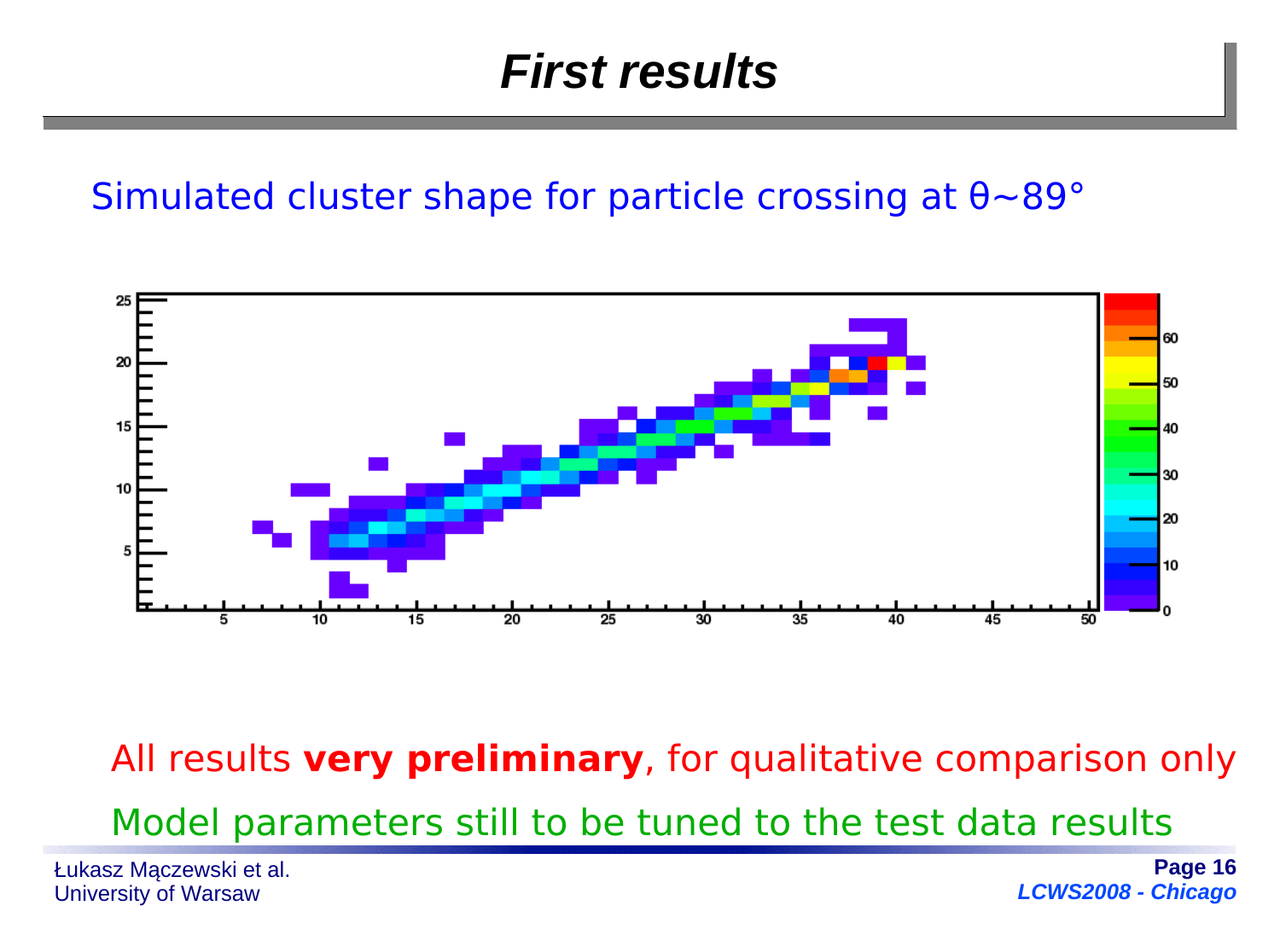#### Mean cluster multiplicity, as a function of the incident angle

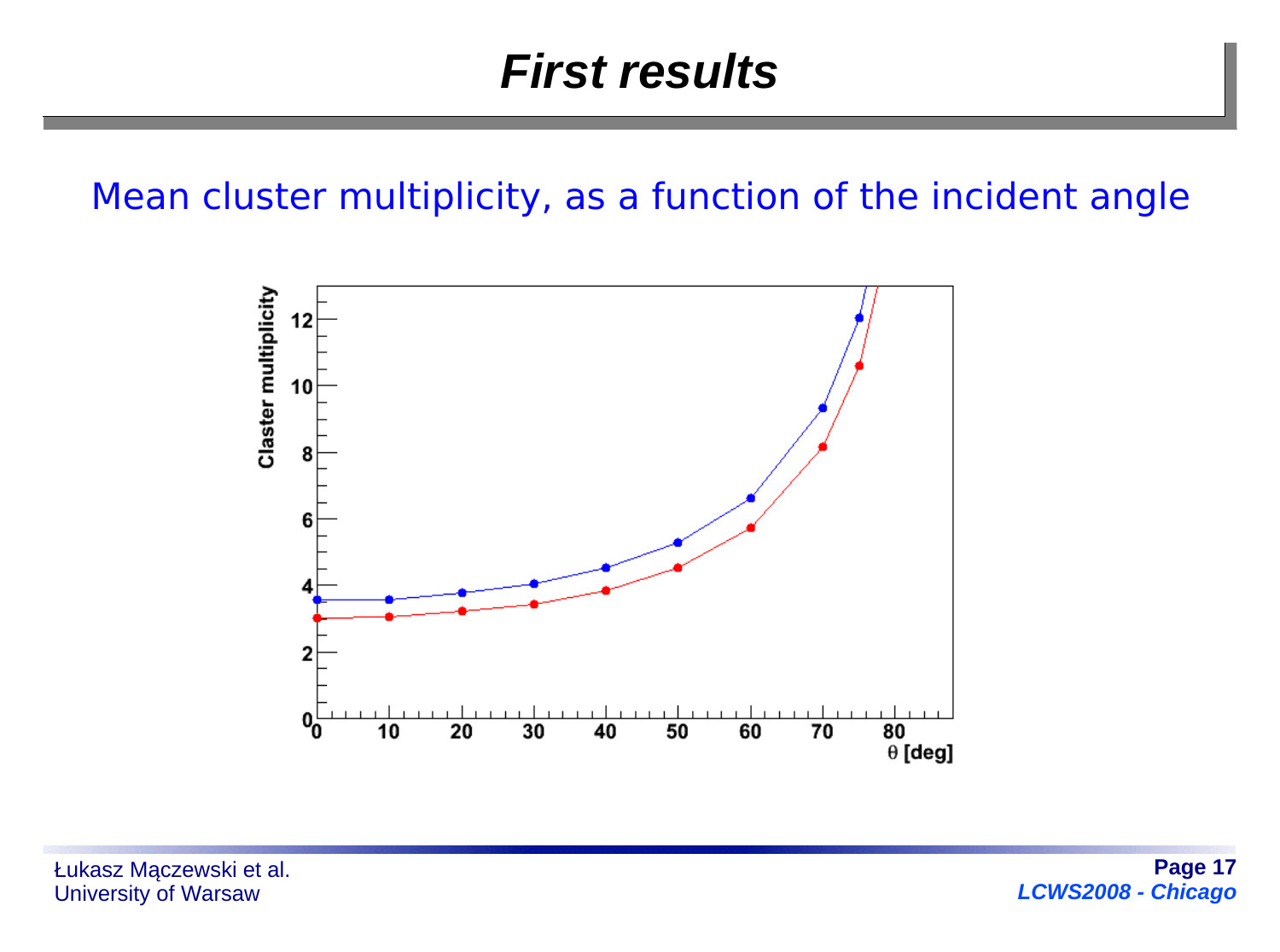#### Position resolution from 3x3 CoG as a function of angle

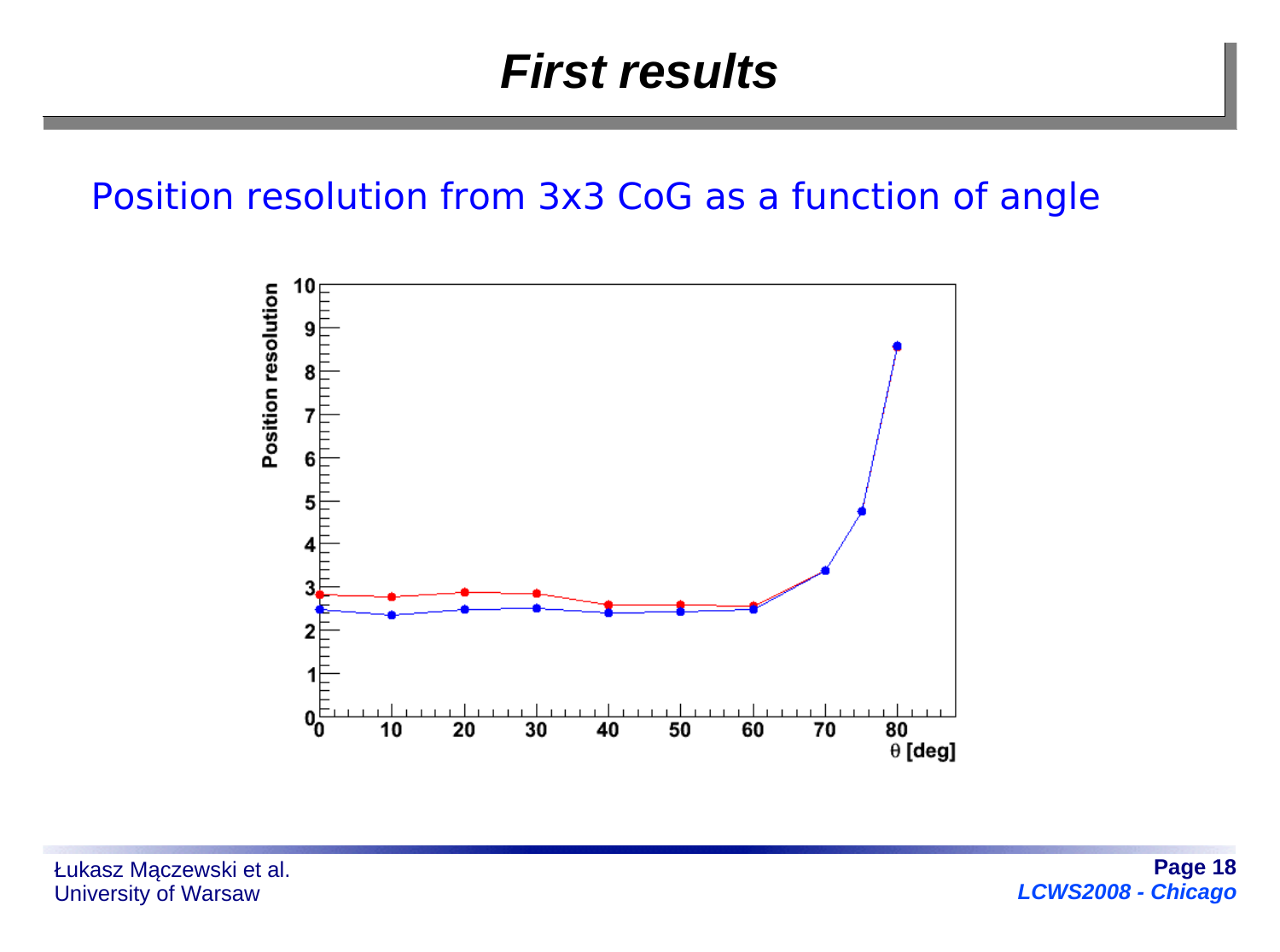## *Comments on geometry description*

Results obtained within EUDET telescope software framework EUTelescope driver in Mokka EUTelMAPSdigi processor for Marlin Only epitaxial layer (14μm) defined as sensitive volume. **Parameter crucial for detailed simulation!**

In VXD detector model in Mokka whole sensor depth (50μm) is defined as sensitive volume.

can be corrected for in digitization processor

should be corrected in the Mokka driver/database

#### **What is the proper sensitive volume thickness to be used?**